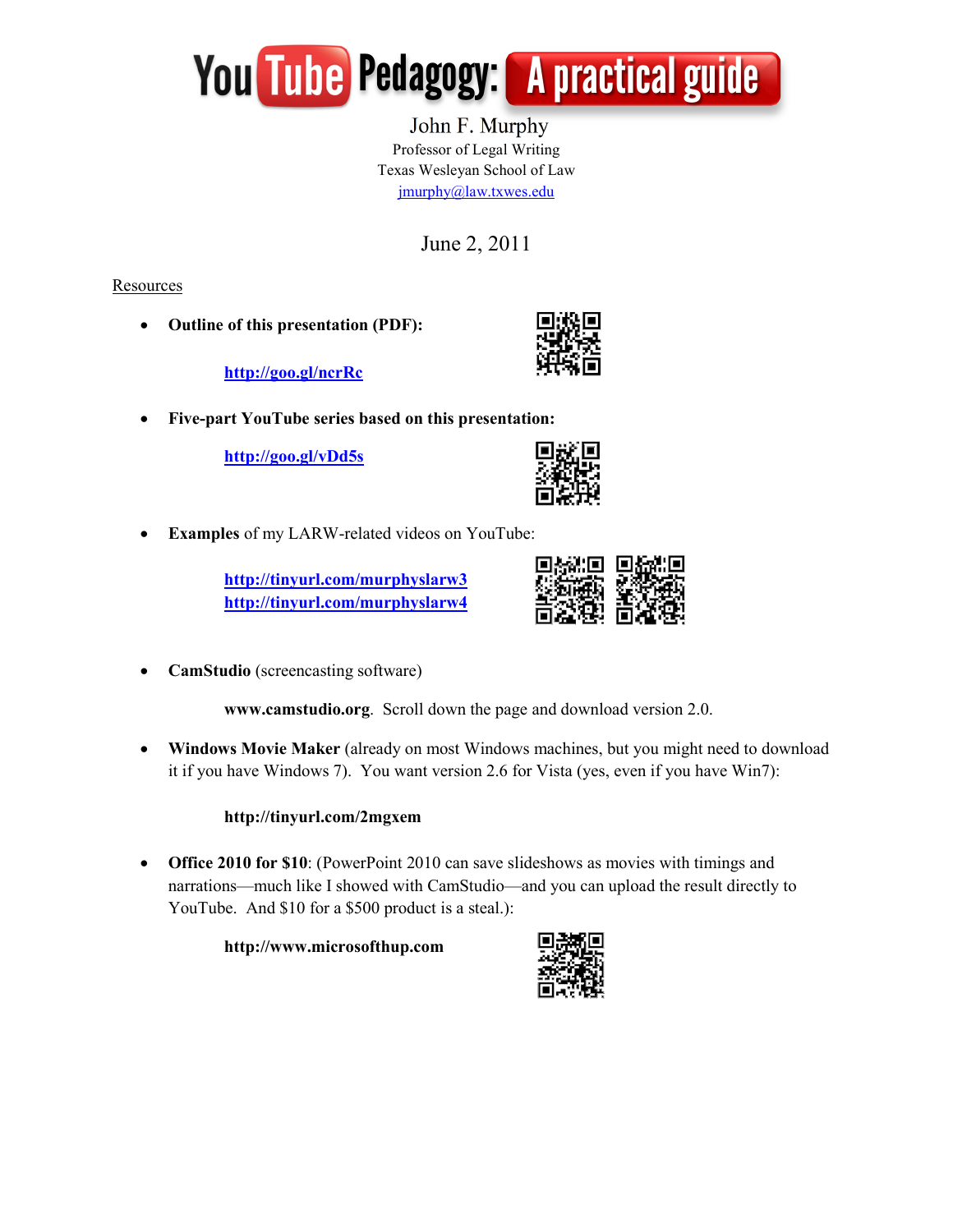

# John F. Murphy Professor of Legal Writing Texas Wesleyan School of Law jmurphy@law.txwes.edu

# June 2, 2011

#### Outline & Notes

#### 1. What & Why

- a. Method: My videos combine live action and "screencasting"
	- i. A screencast is movie of whatever you can display and interact on your computer monitor, e.g., a web page or a PowerPoint slideshow.
- b. Philosophy: Video production should be fast, easy, and inexpensive and require only tools you already have on hand or can obtain for free.
- c. Uses: Demonstrate online research techniques; present material you don't have time to present in class; conduct periodic review sessions; in-depth treatment for students who just aren't getting it; and narrated PowerPoint presentations.
- d. A good video is:
	- i. Short—not more than five minutes
	- ii. Fast-paced
	- iii. Topical, relevant, and interesting
- e. Why YouTube?
	- i. Free
	- ii. Unlimited space (though videos are limited to 15 minutes max)
	- iii. Not going to fold anytime soon.
	- iv. Ubiquitous (e.g., accessible via smartphones and iPads).

## 2. Toolkit

- a. Camera: Just about any camera with video capability will do.
- b. Microphone: A cheap mic will do. I'm still struggling with audio quality in my liveaction videos)
- c. Computer: Any computer running Windows XP or better will do.
- d. Software

Windows Movie Maker: Preinstalled on all Windows computers *except* Windows 7. If you have Win7, download Windows Movie Maker 6.2 for free from Microsoft here: http://tinyurl.com/2mgxem

#### 3. Workflow

- a. Plan
- b. Record screencast
- c. Record live-action video (if any)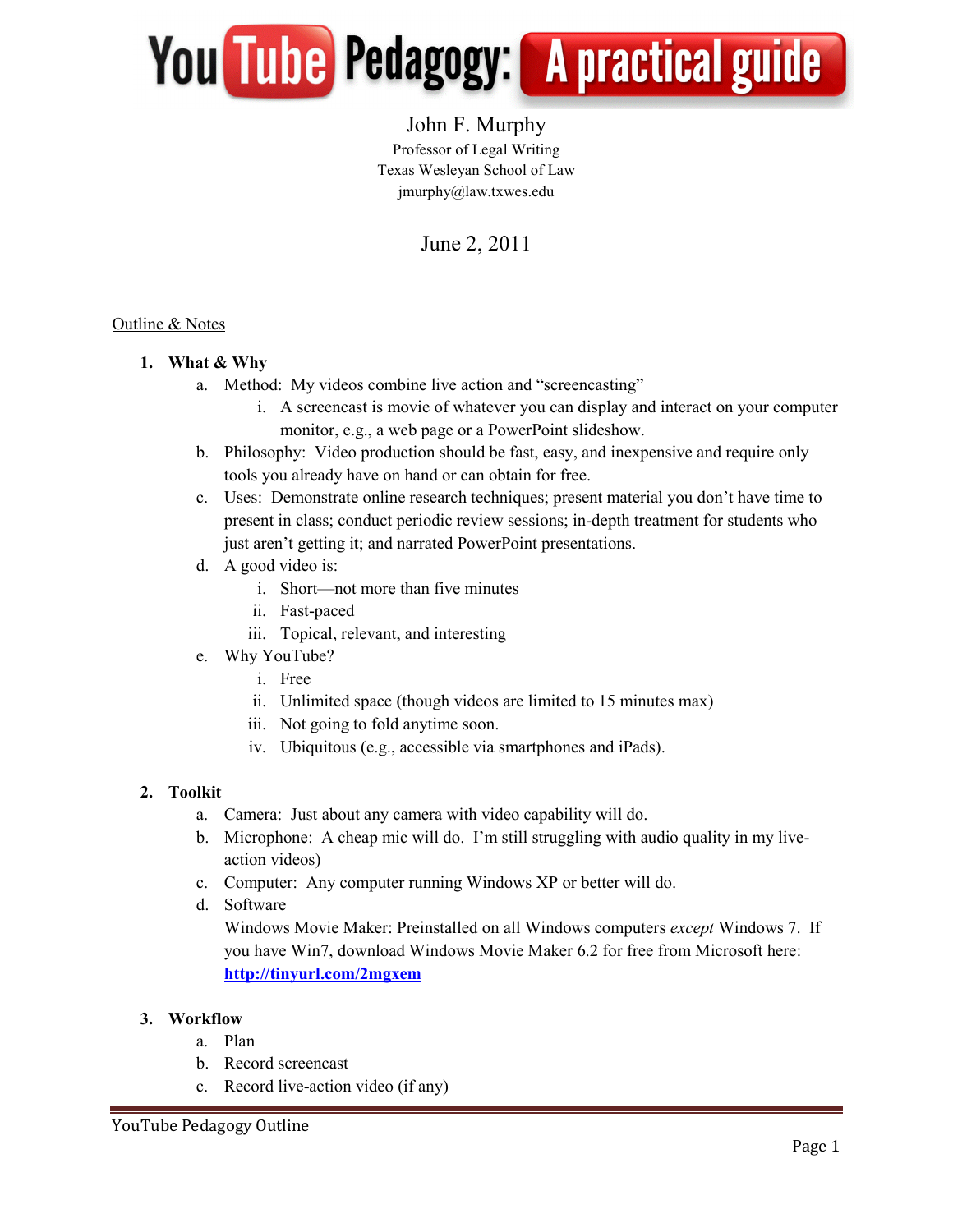- d. Assemble and cut raw video in Windows Movie Maker
- e. Add voiceover narration if desired
- f. Add titles, transitions, etc.
- g. Save as a movie file
- h. Upload to YouTube
- i. Set privacy settings

#### 4. Screencasting

- a. I use CamStudio; it's free and easy to use.
- b. CamStudio can record narrations, but I prefer to add narrations later in Windows Movie Maker ("WMM") because it's easier to edit and re-record the narration in WMM.
- c. CamStudio can record your entire screen or a defined "region." A region is best; you don't need full-screen captures for YouTube.
- d. Click Region $\rightarrow$ Region in CamStudio.



e. If recording a PowerPoint presentation, hold down the control key and select Slideshow $\rightarrow$ From Beginning on the menu (don't type F5 to start the show). This will launch the slideshow in a region equal to  $\frac{1}{4}$  of your screen.



- f. Click the "record" button in CamStudio (the round red button).
- g. Use the mouse to define CamStudio's recording region. Make the region slightly smaller than your slideshow (i.e., slightly less than  $\frac{1}{4}$  of the screen). CamStudio will indicate the recording region with flashing green corners.
- h. Run through your slideshow, Westlaw demonstration, or whatever.

i. Click "Stop" on CamStudio (the square blue button).

- j. Save the video someplace where you can find it again.
- k. Close CamStudio.

#### 5. Recording live-action video

- a. Setup
	- i. Close your door, set your phone to DND, and mute your computer.
	- ii. Turn on all the lights in your office. The more light, the better.
	- iii. Set up the camera. A tripod is helpful but not essential; a stack of books works well, too.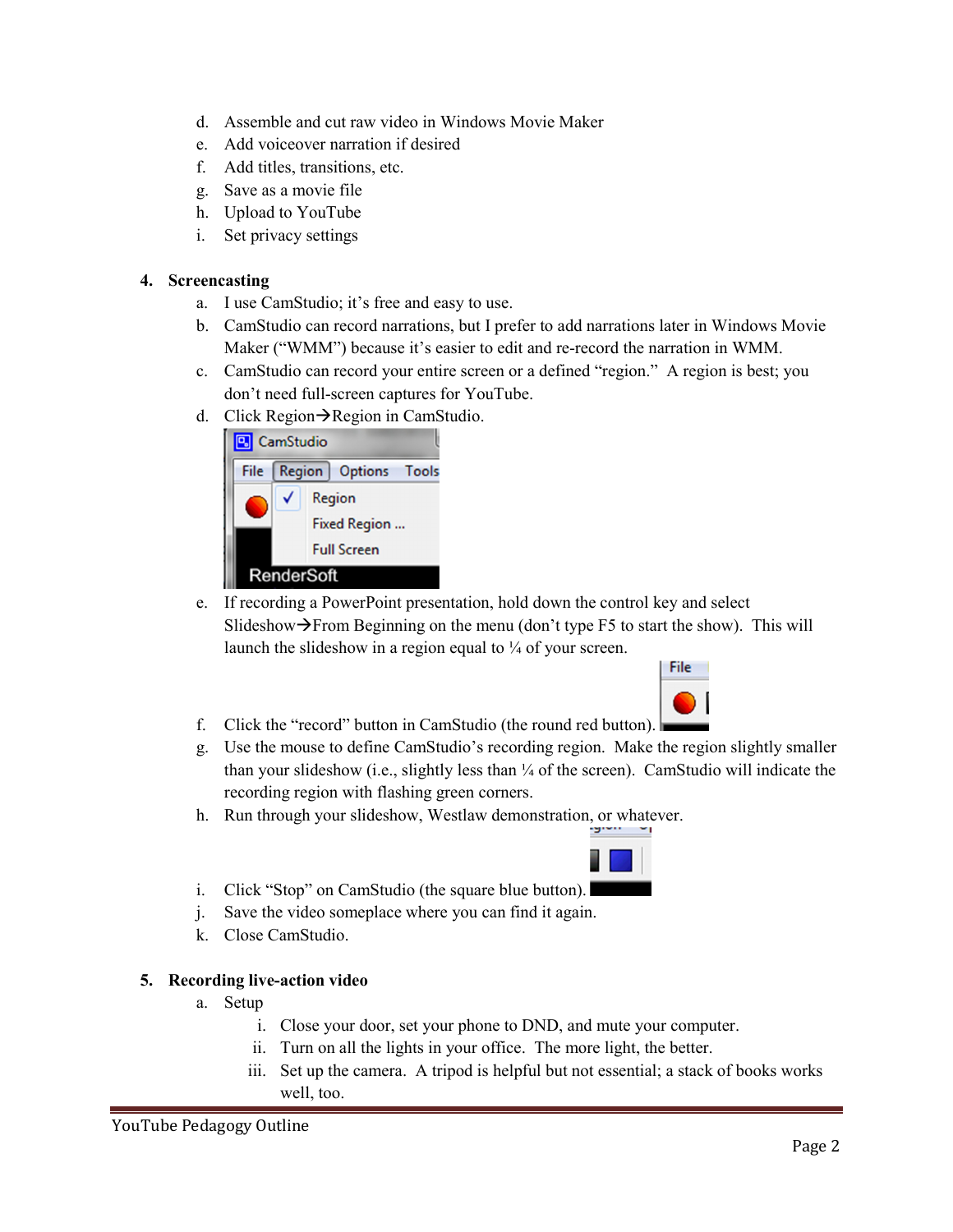- iv. Set up your microphone if you have one.
- b. Record your video. Rather than start and stop the camera repeatedly, I just let the camera roll and record all takes in a single file.
- c. Retake your video as many times as needed to get it right. It will make editing easier, and you won't have to set up your video gear a second time.
- d. Transfer the video to your computer. Consult your camera's instruction manual.

## 6. Editing

- a. Important: Save your project often while working with WMM! (File $\rightarrow$ Save project).
- b. Open Windows Movie Maker.
- c. Import your raw videos
	- i. Click File $\rightarrow$ Import into collections.
	- ii. Browse to your raw screencast and live-action videos.
	- iii. Select the videos (hold down "Ctrl" to select more than one.
	- iv. Uncheck the "Create clips for video files" box.
	- v. Click "Import." Your videos will appear in WMM's "Collection" window. Note: WMM will split your video into several clips.
- d. Drag individual videos onto "Video" track of the timeline at the bottom of the screen. Be sure to arrange the videos in the right order (just drag and drop to rearrange).
- e. Cut your videos as needed.
	- i. In the preview window, locate the beginning of the clip to be cut. Use the frame

forward/frame back buttons  $\bigcirc$  to fine-tune your cut mark.

- ii. Click the "slice" button.
- iii. Now find the end of the clip to be cut and "slice" the vide there, too.
- iv. Look at the timeline and you will see the clip you just bracketed with slices. Click on the clip, hit the "delete" key, and WMM will remove the clip.
- f. Add narrations, if desired.
	- i. Plug your mic into your computer.
	- ii. On the timeline, position the timebar to the point where you want to insert the narration (you can change this later).
	- iii. Click Tools $\rightarrow$ Narrate Timeline.
	- iv. Test your mic (sound level will disply on the "Input level" meter).
	- v. Click "Start Narration."
	- vi. Your video will play from the current mark on the timeline. Watch the video and speak your narration.
	- vii. Click "Stop Narration."
	- viii. Name the narration and click save.
	- ix. WMM will insert the narration into the "Audio/Music" track.
	- x. You can move, cut, and delete the narration just as you would a video clip.
	- xi. Add additional narrations as necessary.
	- xii. Click the "Tasks" button to close the narration window.
- g. Add graphics, if needed.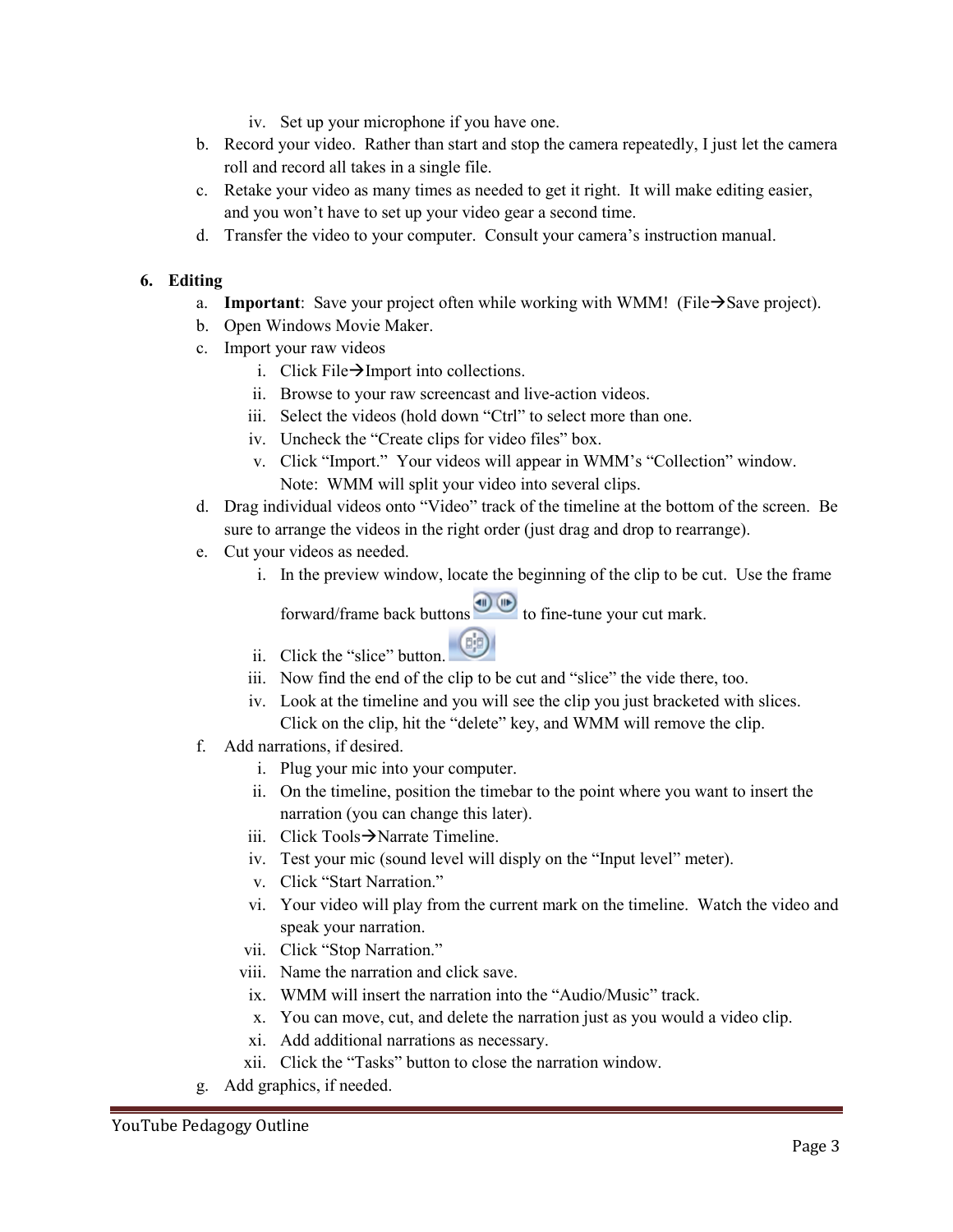- i. Click File $\rightarrow$ Import into collection; browse for and import your graphics (e.g., a logo or title screen).
- ii. The graphic will appear in the "collections" window.
- iii. Drag the graphic onto the "Video" track of the timeline where you want the graphic to appear (e.g., at the very beginning of the video).
- iv. Repeat with other graphics as desired.
- h. Add title overlays, if desired.
	- i. Move the timebar to the point on the timeline where you want to insert the title.
	- ii. Click Tools  $\rightarrow$  Titles and credits ...
	- iii. Choose a place to insert your title, e.g., on the selected clip.
	- iv. Type your title in the box provided.
	- v. Click "Change the title animation" and choose an animation (you can preview the animation in the video window).
	- vi. Click "Done, add title to movie."
	- vii. Repeat as necessary.
- i. Save the "movie file."
	- i. Click File $\rightarrow$ Save movie file.
	- ii. If given a choice of "Movie Location," choose "My Computer" and click "next."
	- iii. Name your movie and choose a place to save it; click Next.
	- iv. Under "Movie Settings," simply use the default settings selected by WMM. Click next.
	- v. WMM will export your movie. This can take a long time. Go get a cup of coffee.
	- vi. Close WMM.

## 7. Upload your video to YouTube

- a. Log into your YouTube account, or create one if you don't have one already.
- b. Click "Upload."
- c. Click "Upload" (again) and select the movie you want to upload.
- d. YouTube will begin the upload. Again, this can take a while.
- e. While the movie uploads, add a title and a description and adjust the privacy settings.
	- i. The title can be anything you want.
	- ii. A description will help viewers decide if they want to watch your video. You can also add links to web sites, e.g., so viewers can download an outline or notes.
	- iii. You have three choices for privacy settings:
		- 1. Public: Anyone can search for, find, and watch your video. It will show up in Google results. I typically set my privacy to "Public."
		- 2. Unlisted: Only people with the video's URL can watch it. It will not show up in search results. But anyone can share the link with anyone else.
		- 3. Private: Only YouTube members authorized by you can watch the video, and you can authorize a max of 25 users. Your video will not show up in search results. Viewers must have a YouTube account.
	- iv. Be sure to click "Save changes"!